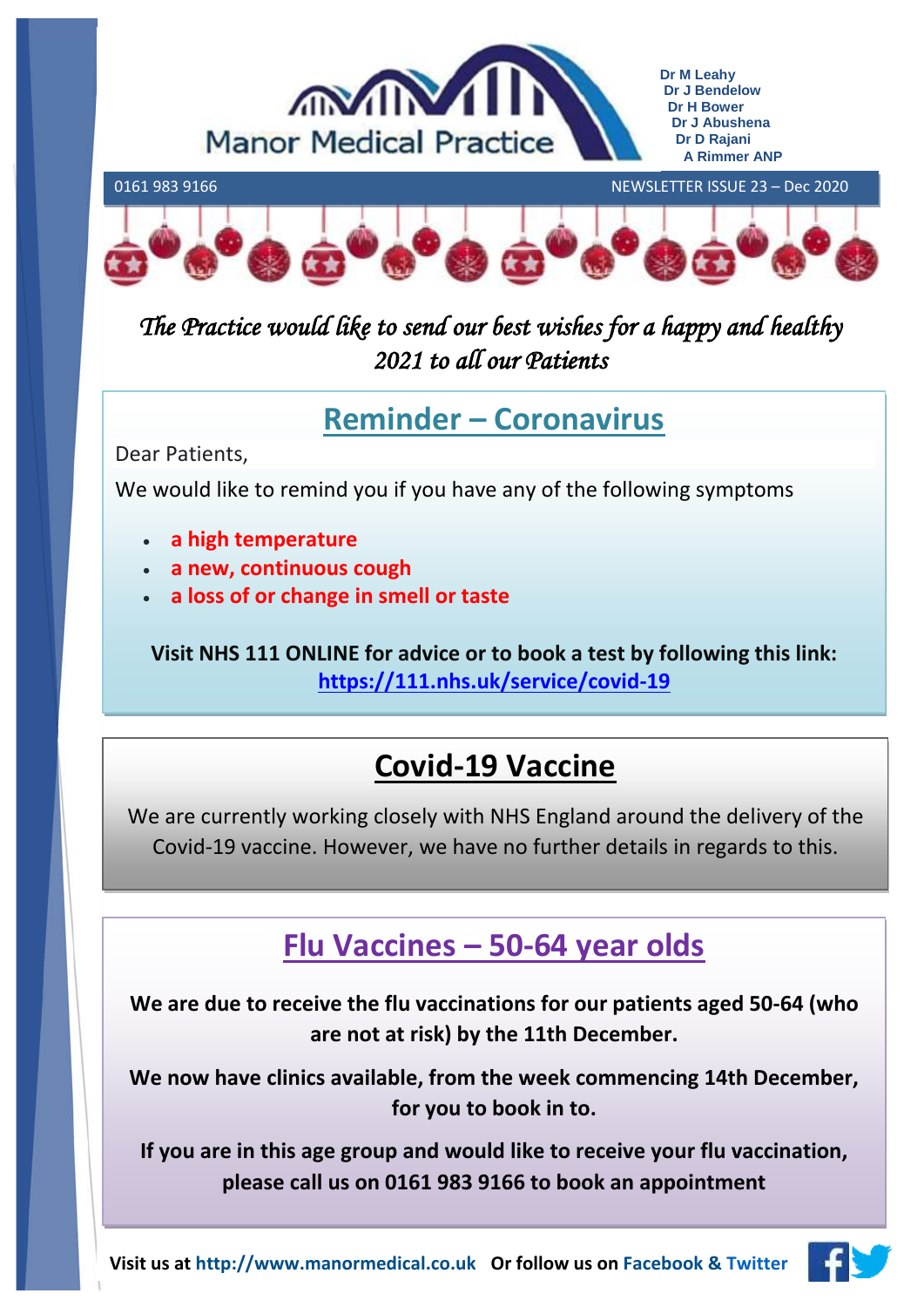

**Dr J Bendelow Dr H Bower Dr J Abushena Dr D Rajani A Rimmer ANP**

**Dr M Leahy**

0161 983 9166 NEWSLETTER ISSUE 23 – DEC 2020

## **FEELING LOW?**

The festive period can be a difficult time. If you feel low, stressed, anxious or just need someone to talk to, the Samaritans offer a free, confidential listening service for people 24 hours a day, 365 days a year. Talk at a time to suit you, in your own way, and off the record – about whatever's getting to you. **Call 116 123 for FREE OR visit [www.samaritans.org](http://www.samaritans.org/)**

Alternatively, there are a number of organisations, listed below, who can offer help & support around your mental health & wellbeing



Stockport Council also has a dedicated coronavirus helpline where additional emergency support can be discussed.

This can be accessed by calling 0161 217 6046 and is available:

- 9am 5.00pm Monday to Thursday
- 9am 4.30pm Friday

If you are struggling to feed yourself or your family over Christmas please contact

Stockport Foodbank for a voucher on 07483 115 349 or foodbank@stockportfoodbank.org.uk

Monday – Friday 9am -5pm

There are 7 centres open in Stockport, 6 days a week. Located in Offerton, Hazel Grove, Bramhall, Bredbury, Cheadle, Norris Bank & Reddish.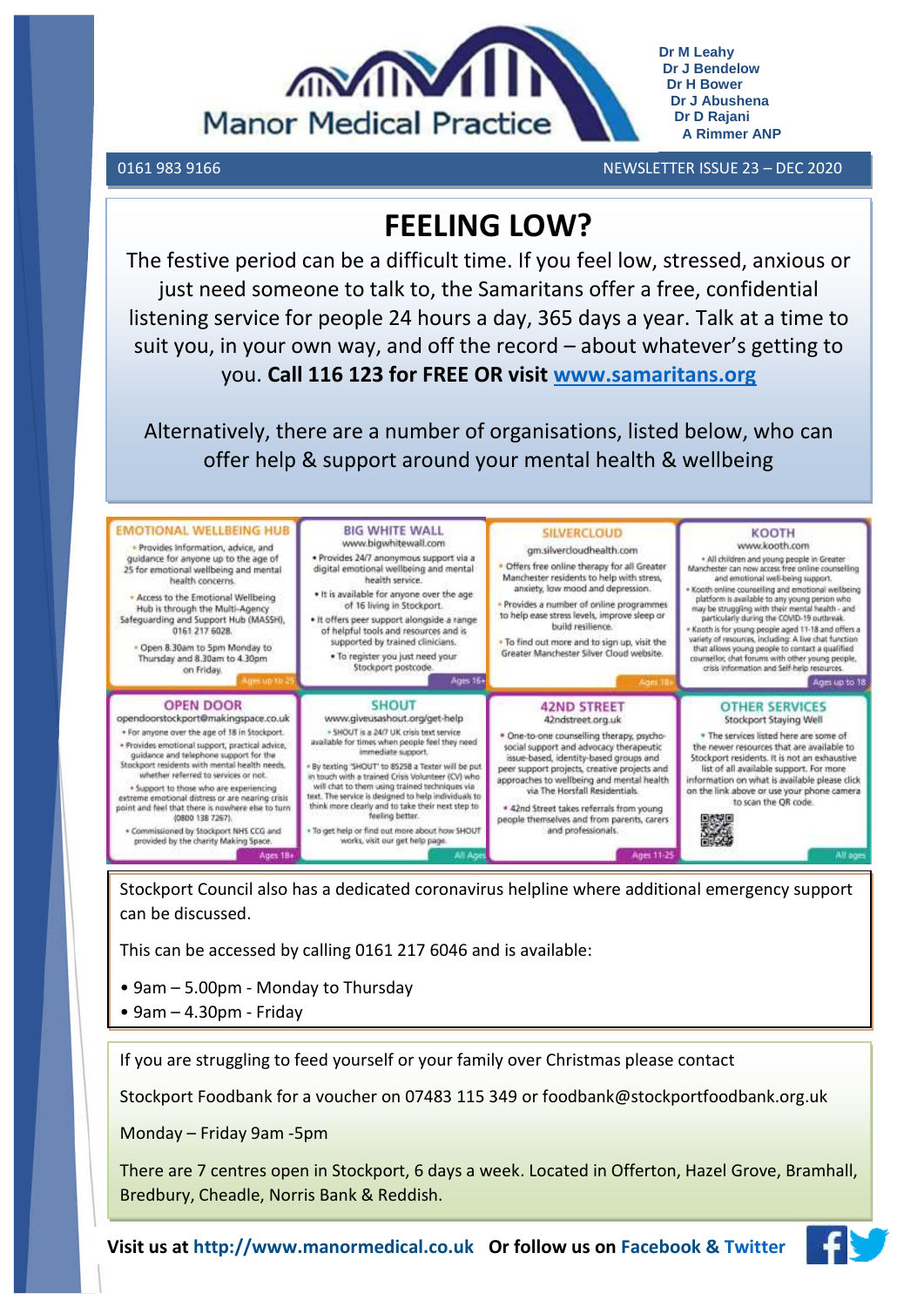

#### 0161 983 9166 NEWSLETTER ISSUE 23 – DEC 2020



### **Christmas Opening Hours**



**Hillgate Surgery** will close at 1pm on Thursday 24<sup>th</sup> December and will reopen at 7:30am on Tuesday 29<sup>th</sup> December.

**Offerton Health Centre** will close at 6pm on Thursday 24<sup>th</sup> December and will reopen at 7:30am on Tuesday 29<sup>th</sup> December.

### **New Year Opening Hours**

**Hillgate Surgery** will close at 6pm on Thursday 31<sup>st</sup> December and will reopen at 7:30am on Monday  $4^{th}$  January.

**Offerton Health Centre** will close at 1pm on Thursday 31<sup>st</sup> December and will reopen at 7:30am on Monday 4<sup>th</sup> January.

If you need medical assistance whilst we are closed please call the practice number and you will be diverted to NHS 111. Alternatively, you can dial 111 or go online to 111.nhs.uk where you have access to urgent medical advice.

## **PLEASE ONLY GO TO A&E IF YOU HAVE AN ACCIDENT OR SERIOUS / LIFE-THREATENING CONDITION**

**In a genuine, life-threatening emergency you should call 999. Chest pains and / or shortness of breath constitute an emergency. Call 999 when someone is seriously ill or injured and their life is at risk.**



## **Local Pharmacy Christmas and New Year Opening Times**

|                             | Fri 25 <sup>th</sup> Dec | Mon 28 <sup>th</sup> Dec   | Fri $1st$ Jan   |
|-----------------------------|--------------------------|----------------------------|-----------------|
|                             | (Christmas Day)          | <b>Boxing Day in lieu)</b> | (New Years Day) |
| <b>Hillgate Pharmacy</b>    | $12$ noon $-$ 4pm        | Closed                     | Closed          |
| <b>Well Hillgate</b>        | Closed                   | Closed                     | Closed          |
| <b>Well Hall Street</b>     | Closed                   | Closed                     | Closed          |
| <b>Carters</b>              | Closed                   | Closed                     |                 |
| <b>Cheadle Pharmacy</b>     | 8am - 8pm                | 8.30am - 5pm               | 8.30am - 5pm    |
| <b>Heald Green Pharmacy</b> | $8am - 6pm$              | $8am - 6pm$                | $8am - 6pm$     |
| <b>Scorah Chemists</b>      | $8am - 12 noon$          | Closed                     | Closed          |
| <b>Boots</b>                | Closed                   | $10am - 5pm$               | Closed          |
| <b>Asda Pharmacy</b>        | Closed                   | $9am - 6pm$                | $10am - 5pm$    |